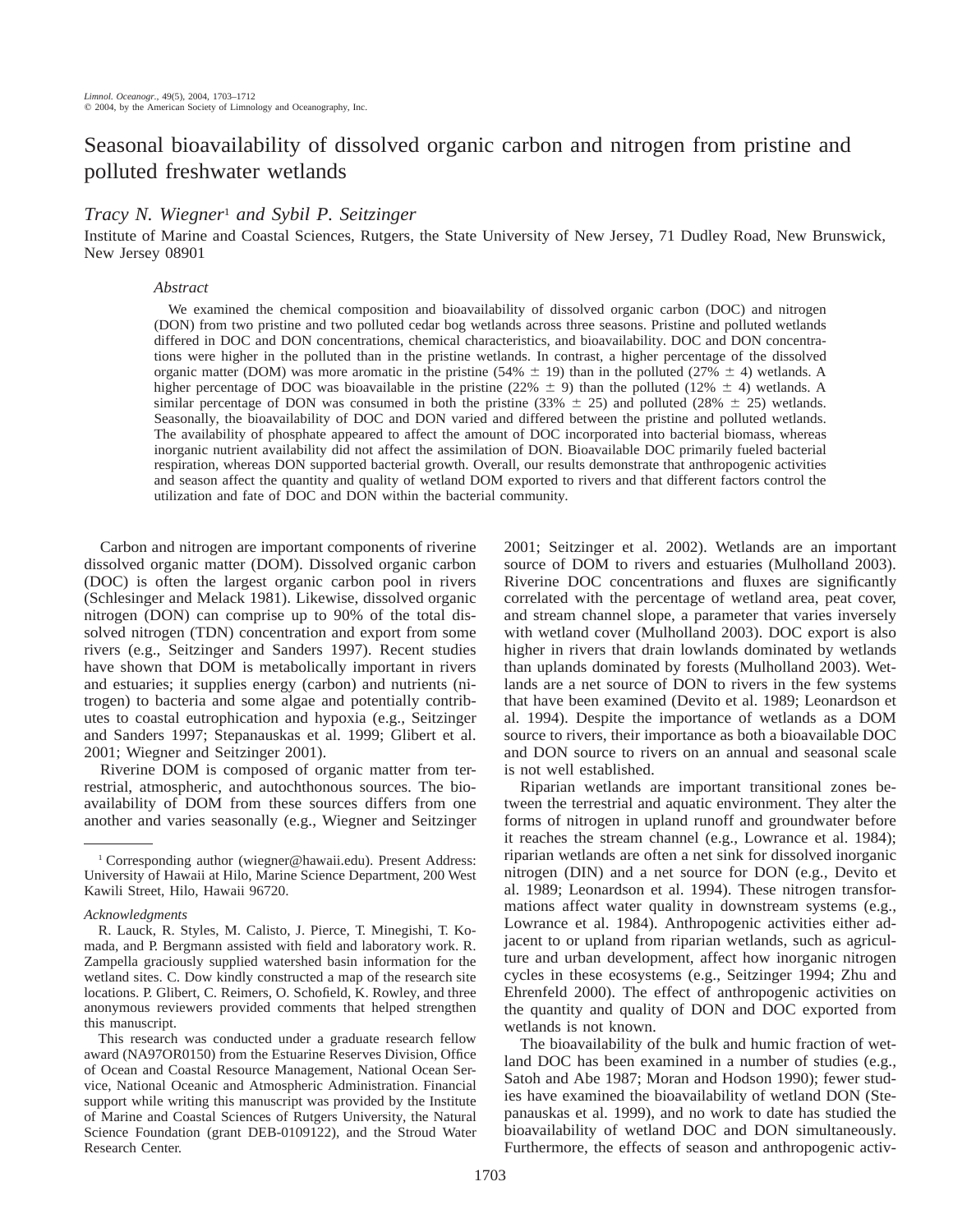

Fig. 1. Map of cedar bog sites in the Mullica River watershed in the Pine Barrens region of New Jersey. S: the pristine cedar bog located next to Skit Branch (Pristine-1), T: the pristine cedar bog located next to Tom Roberts Branch (Pristine-2), A: the polluted cedar bog site located next to Albertson Brook (Polluted-1), H: the polluted cedar bog site adjacent to Hammonton Creek (Polluted-2). The map was generated using data from New Jersey Department of Environmental Protection (1991/1997 land use/cover update 2001) and Arc View 3.X software, Environmental Systems Research Center Institute.

ities on the bioavailability of wetland DOM and its contribution to the bioavailable riverine DOM pool are unknown. Understanding how DOC and DON cycle relative to one another in rivers is important, because this process affects the quality of DOM exported downstream and its subsequent role in riverine and estuarine metabolism and food webs. We examined the bioavailability of DOC and DON from two pristine and two polluted freshwater wetlands to riverine bacteria across three seasons.

#### Materials and Methods

*Site description—*Water for the DOM bioavailability experiments was collected from two pristine and two polluted Atlantic white cedar bogs (*Chamaecyparis thyoides*) located in the Mullica River watershed, in the Pine Barrens region of New Jersey, during the spring (March 2001), summer (July 2001), and fall (November 2000; Fig. 1). Previous work from another blackwater stream from the Coastal Plains Physiographic Province demonstrated that wetland soil leaching accounts for 85% of the annual stream DOC export (Dosskey and Bertsch 1994). Sites Pristine-1 and Pristine-2 were located adjacent to Skit Branch and Tom Roberts Branch (Fig. 1). Forests and wetlands make up  $>87\%$  of the land cover in these two watersheds (Table 1). Site Polluted-1 was adjacent to Albertson Brook, whose watershed is affected by agriculture and urban development (Fig. 1, Table 1). Blueberry and turf grass farms directly border Polluted-1. Site Polluted-2 was adjacent to Hammonton Creek, whose watershed is predominantly agricultural (Fig. 1, Table 1). Polluted-2 also directly borders a blueberry farm and is affected by sewage discharged into Hammonton Creek. Soils in cedar bogs are classified as shallow muck and consist of  $\leq$ 1 m of muck or peat over gray or gravelly sand with slopes generally  $\leq 1\%$ .

Subsurface waters were sampled for these experiments because shallow groundwater flow through cedar bogs is an important source of water to streams in the Pine Barrens and is affected by upland activities (Rhodelhamel 1970; Laidig and Zampella 1999). On average, shallow groundwater discharge from the cedar bogs accounts for 89% of the annual stream discharge in the Pine Barrens (Rhodelhamel 1970). Upland groundwaters also feed the cedar bogs and thus should affect their biogeochemistry (Laidig and Zampella 1999).

*Sample collection—*At each site, subsurface wetland water was collected in three wells that were constructed of PVC pipe with drainage holes wrapped in a Geo Sieve (Drainage Products) sleeve. The wells were buried  $\sim$  50 cm below the soil surface and installed at random locations in the wetlands within  $\sim$  5 m of the stream edge. Wells were pumped dry  $\sim$ 24 h before sampling. During the summer, wetland water for Polluted-2 was sampled from alcoves along the wetland/ stream interface.

Subsurface wetland waters were collected in acid-cleaned, deionized water (DIW)–soaked 1-liter plastic bottles that were rinsed several times with sample water, filtered on site

Table 1. Cedar bog locations and the adjacent river's drainage basin land cover.\*

| Wetland site<br>(adjacent river) | Latitude             | Longitude  | Drainage<br>area<br>(km <sup>2</sup> ) | % agri-<br>culture <sup>†</sup> | $\%$<br>forest | %<br>wetland | %<br>urban | $\%$<br>barren | $\%$<br>water |
|----------------------------------|----------------------|------------|----------------------------------------|---------------------------------|----------------|--------------|------------|----------------|---------------|
| Pristine-1 (Skit Branch)         | 39°47'09"N           | 74°39'31"W | 13.0                                   | 0.2                             | 80.3           | 19.4         | 0.1        | $\Omega$       | $\Omega$      |
| Pristine-2 (Tom Roberts Branch)  | $39^{\circ}47'17''N$ | 74°39'33"W | 11.1                                   | 8.7                             | 54.9           | 32.9         | 0.6        | 0.2            | 2.8           |
| Polluted-1 (Albertson Brook)     | 39°41'59"N           | 74°48′38″W | 44.3                                   | 25                              | 43             | 6.7          | 22         | 1.2            | 2.1           |
| Polluted-2 (Hammonton Creek)     | 39°38'04"N           | 74°43'06"W | 24.9                                   | 40.5                            | 24.7           | 9.1          | 21.4       | 2.4            | 1.9           |

\* R. Zampella pers. comm. Land use/land cover profiles were prepared using Arc View 3.X software, Environmental Systems Research Institute. 1988–1992 digital land use/land cover data were obtained from New Jersey Department of Environmental Protection (NJDEP) (1991/1997 land use/land cover update 2001). Drainage basin boundaries were prepared using Arc View software, and digital hydrography data were obtained from NJDEP (1996 NJ GIS CD-ROM series 1, volume 1–4).

† Includes areas of active cultivation (row and field crops), pasture and grazing lands, vineyards, orchards, wetland agriculture (cranberry and blueberry cultivation), nurseries, confined feeding operations, and other lands used in support of agricultural activities (i.e., farmsteads, barns, stables, and corrals).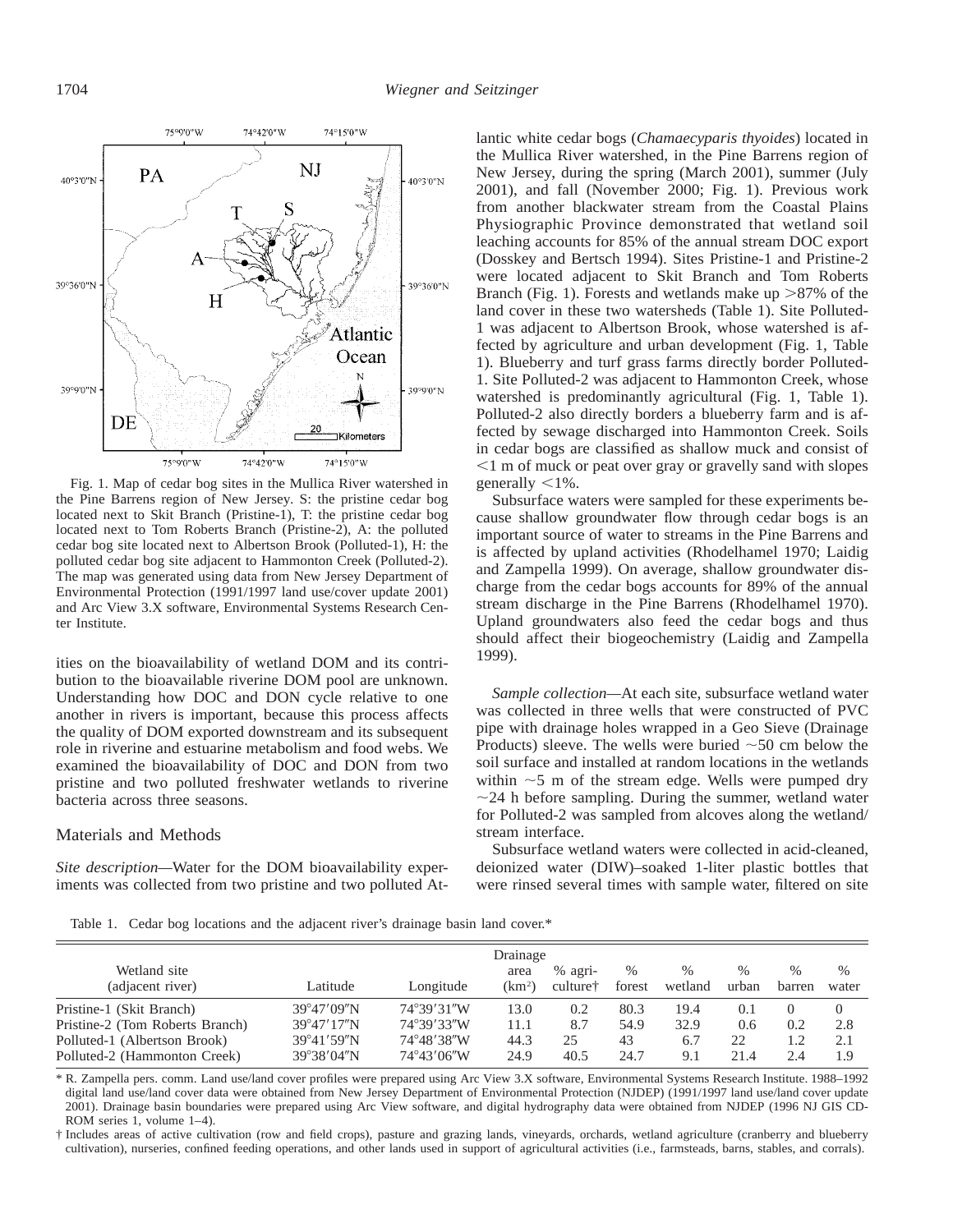through  $0.5$ - $\mu$ m string-wound polypropylene canister filters (Cole-Parmer), and stored on ice during transport and overnight in the laboratory. At the laboratory, samples were filtered through glass-fiber (GF/F Whatman) and  $0.2$ - $\mu$ m polycarbonate membrane (Poretics) filters. During this 2-d filtering process, samples were kept at  $4^{\circ}$ C. Subsamples for chemical analyses  $(NH_4^+$ ,  $NO_3^-+NO_2^-$ , TDN, DOC, soluble reactive phosphorus [referred to as  $PO<sub>4</sub><sup>3–</sup>$ ], absorbance, and pH) were taken just before the bioavailability experiments. Samples for inorganic nutrients were immediately frozen until analysis, and TDN, DOC, absorbance, and pH samples were stored at  $4^{\circ}$ C in the dark until analysis the following day. The glassware used in these experiments were acidcleaned and combusted at 500°C. All filters were rinsed with DIW, and GF/F filters were combusted at  $500^{\circ}$ C.

*Experimental design*—The experimental design for examining the bioavailability of wetland DOM consisted of adding riverine bacteria to sterile filtered sample waters and DIW (control) and then monitoring nutrient concentrations and bacterial production over time (Seitzinger and Sanders 1997; Wiegner and Seitzinger 2001). The bioavailability of DOM was quantified through measured decreases in DOC and DON concentrations over the course of the experiments and is expressed as the percentage of DOM utilization (amount DOM consumed/amount DOM initially present  $\times$ 100).

The bacteria inoculum consisted of an equal volume of water from the four rivers adjacent to the cedar bog sites for the wetland DOM bioavailability experiments. River water for the bacteria inoculum was collected on the same day as the wetland waters, under base flow conditions, in a prerinsed bucket from the rivers' thalweg, filtered on site through a  $0.5$ - $\mu$ m string-wound polypropylene canister filter (Cole-Parmer), and stored on ice in 1-liter plastic bottles. At the laboratory, the inoculum was prepared by filtering river waters through a glass-fiber filter (GF/F Whatman) then pulse sonicating them to remove remaining protists (Seitzinger and Sanders 1997).

Before the addition of the bacteria to the wetland waters, 200 ml of water from each well at each site was mixed, for a total of 600 ml of wetland water per site. A mixture of wetland water from the individual wells was used to measure the average bioavailability of DOM from a wetland site. Sixty milliliters of bacteria inoculum were added to 600 ml of the sterile filtered wetland and control waters to give an approximate bacterial abundance of  $10^5$  cells ml<sup>-1</sup> (4',6'-diamidino-2-phenyl-indole staining method; Porter and Feig 1980). Wetland waters were then mixed and divided evenly into two 250-ml Erlenmeyer flasks or brown glass bottles, covered with aluminum foil (dark conditions), gently stirred with Teflon-coated stir bars or slowly shaken on a shaker table (25 rpm), and incubated at  $22-25^{\circ}$ C for 4 d. Initial and time-series NH<sub>4</sub>, NO<sub>3</sub>+NO<sub>2</sub>, PO<sub>4</sub><sup>2</sup>, TDN, DOC, absorbance, and pH samples were collected over the course of the experiment. Water for these analyses was filtered through  $0.2$ - $\mu$ m polycarbonate membrane filters (Poretics). Samples for inorganic nutrients were immediately frozen, and TDN and DOC samples were analyzed on the day the samples were collected. Absorbance and pH samples were stored in

the dark at  $4^{\circ}$ C and analyzed within 1 week of the experiment. Changes in the concentrations of DOC and DON in the control samples were negligible and within the analytical variance of the instruments (data not shown).

Analytical methods—NH<sup>+</sup> (Lachat QuickChem 31-107-06-1-A),  $NO<sub>3</sub><sup>-</sup>+NO<sub>2</sub><sup>-</sup>$  (Lachat QuickChem Method 31-107-04-1-A), and  $PO<sub>4</sub><sup>3-</sup>$  (Lachat QuickChem Method 31-115-01-3-A) were measured using standard wet chemistry methods. TDN was analyzed by high-temperature combustion followed by chemiluminescent detection of nitric oxide using an Antek Model 7000 Total N Analyzer (Antek) equipped with a quartz combustion tube (1,000  $\pm$  10°C) and a ceramic insert (Seitzinger and Sanders 1997). Acid was not added to the TDN samples because it precipitated the colored DOM (Wiegner unpubl. data). TDN samples were analyzed within 2 h of collection. DON was determined by the difference between TDN and DIN concentrations. DOC was measured by high-temperature combustion (Shimadzu TOC-5000A; Sharp et al. 1993). Absorbance scans (200–750 nm) were performed on a Perkin Elmer UV/VIS Spectrometer Lambda 12 using a 1-cm quartz cuvette. Molar absorptivity at 280 nm  $(\varepsilon_{280nm})$  was calculated using Beer-Lambert law; this wavelength was chosen because  $\pi$ - $\pi$ <sup>\*</sup> electron transitions occur for a number of aromatic substances in this region (Traina et al. 1990). pH was measured using an Orion pH meter (model 290A) with an Orion low-maintenance triode pH electrode (model 9107) at room temperature.

Bacterial production was measured daily using <sup>3</sup>H-leucine incorporation (modified from Smith and Azam 1992; as detailed in Wiegner and Seitzinger 2001). Sample water (1.7 ml in triplicate) was incubated with  $5 \mu$ l of L-4,  $5 \mu$ -leucine (TRK 510, Amersham, 146 Ci mmol<sup> $-1$ 3</sup>H-leucine, final leucine concentration 20  $\mu$ mol L<sup>-1</sup>) at 25°C for 30 min. Blanks for each site consisted of 90  $\mu$ l of 100% trichloroacetic acid, 1.7 ml sample water, and 5  $\mu$ l <sup>3</sup>H-leucine. The centrifugation, vortex, and wash sequence described in Smith and Azam (1992) was used, with the addition of a final 80% ethanol wash. Theoretical conversion factors determined for natural aquatic environments were used to convert measured, blankcorrected <sup>3</sup> H-leucine incorporation rates into bacterial carbon biomass production (Kirchman 1993). The bacterial biomass production was integrated over the course of the experiments and normalized to initial DOC concentrations (e.g., Hopkinson et al. 1998). Bacterial growth efficiencies (BGEs) were estimated by dividing the integrated bacterial production by the amount of DOC consumed during the experiments (Mann and Wetzel 1995).

*Statistical analyses—*Wetland water composition and DOM bioavailability data were analyzed by analysis of variance (ANOVA; Systat 10.0 software) to examine overall and seasonal differences between pristine and polluted wetlands.  $NH_4^+$ , DON, and DOC concentration data and DOC: DON ratio data were log transformed to satisfy the normal distribution requirement for ANOVA. The concentration of  $NO_3^- + NO_2^-$ ,  $\varepsilon_{280nm}$ , and BGE estimates were rank transformed to satisfy the equality of variance requirement for ANOVA (Potvin and Roff 1993). Post hoc analyses were performed using Tukey's Studentized Range test.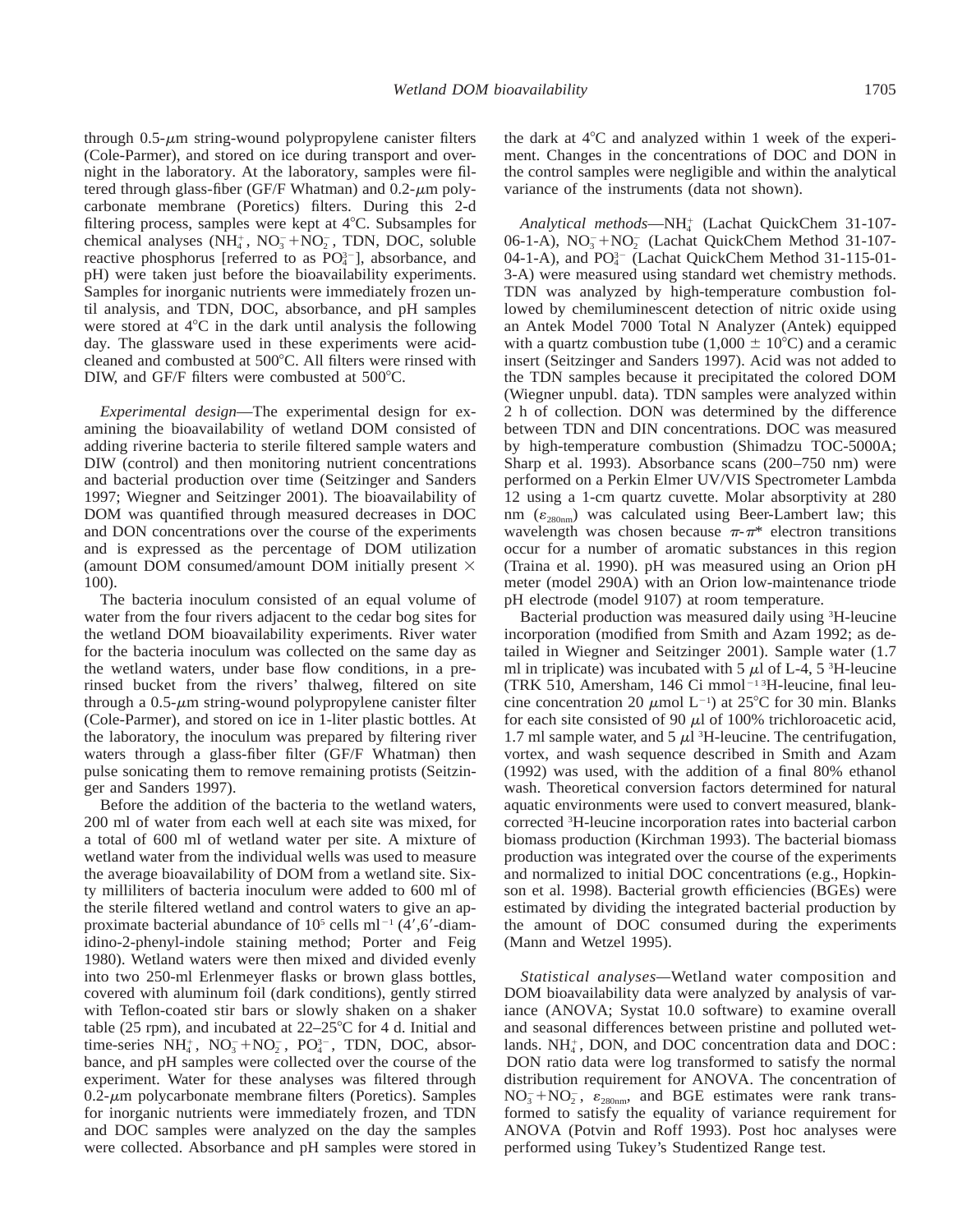|                  |                  |                                                                                                                                                   |                                                                                                                          |                                                                                                                                                                                                                                                                                                               | $NO3 + NO3$                                                                                                                                                                                                                                                                                                         |                                                                                                                                                                   |                                                                                            |                                                                                                                   |                 |                                                                           |                                                                                                               |                                                                                                                                                                                                                                                                   |
|------------------|------------------|---------------------------------------------------------------------------------------------------------------------------------------------------|--------------------------------------------------------------------------------------------------------------------------|---------------------------------------------------------------------------------------------------------------------------------------------------------------------------------------------------------------------------------------------------------------------------------------------------------------|---------------------------------------------------------------------------------------------------------------------------------------------------------------------------------------------------------------------------------------------------------------------------------------------------------------------|-------------------------------------------------------------------------------------------------------------------------------------------------------------------|--------------------------------------------------------------------------------------------|-------------------------------------------------------------------------------------------------------------------|-----------------|---------------------------------------------------------------------------|---------------------------------------------------------------------------------------------------------------|-------------------------------------------------------------------------------------------------------------------------------------------------------------------------------------------------------------------------------------------------------------------|
| Wetland site     | Season           | collected<br>Date                                                                                                                                 | Temp<br>(°C)                                                                                                             | Hq                                                                                                                                                                                                                                                                                                            | (umol<br>$N L^{-1}$                                                                                                                                                                                                                                                                                                 | $\begin{array}{c} \mathrm{NH_4^+} \\ (\mu \mathrm{mol} \\ \mathrm{N}~\mathrm{L}^{-1}) \end{array}$                                                                | $\begin{array}{c} \text{DOM} \\ (\mu \text{mol} \\ \text{N} \; \text{L}^{-1}) \end{array}$ | $\begin{array}{c} \text{TDN} \\ (\mu \text{mol} \\ \text{N} \; \text{L}^{-1}) \end{array}$                        | $\%$ TDN as DON | $DOC$<br>( $\mu$ mol<br>CL <sup>-1</sup> )                                | DOC:<br>DON                                                                                                   | $PQ_{4}^{3-}$<br>( $\mu$ mol<br>P L <sup>-1</sup> )                                                                                                                                                                                                               |
| Pristine-1       | Spring           | 16 Mar 2001                                                                                                                                       | $\begin{array}{c} 10.2 \pm 0.3 \\ 22.3 \pm 0.6 \\ 8.0 \pm 0.0 \\ 9.0 \pm 0.0 \\ 19.3 \pm 0.6 \\ 6.7 \pm 0.6 \end{array}$ |                                                                                                                                                                                                                                                                                                               |                                                                                                                                                                                                                                                                                                                     |                                                                                                                                                                   |                                                                                            |                                                                                                                   |                 | 599±185<br>544±175<br>467±231<br>466±161<br>371±19<br>466±161             |                                                                                                               |                                                                                                                                                                                                                                                                   |
|                  | Summer           |                                                                                                                                                   |                                                                                                                          |                                                                                                                                                                                                                                                                                                               |                                                                                                                                                                                                                                                                                                                     |                                                                                                                                                                   |                                                                                            |                                                                                                                   |                 |                                                                           |                                                                                                               |                                                                                                                                                                                                                                                                   |
|                  | Fall             |                                                                                                                                                   |                                                                                                                          |                                                                                                                                                                                                                                                                                                               |                                                                                                                                                                                                                                                                                                                     |                                                                                                                                                                   |                                                                                            |                                                                                                                   |                 |                                                                           |                                                                                                               |                                                                                                                                                                                                                                                                   |
| Pristine-2       | Spring<br>Summer |                                                                                                                                                   |                                                                                                                          |                                                                                                                                                                                                                                                                                                               |                                                                                                                                                                                                                                                                                                                     |                                                                                                                                                                   |                                                                                            |                                                                                                                   |                 |                                                                           |                                                                                                               |                                                                                                                                                                                                                                                                   |
|                  |                  |                                                                                                                                                   |                                                                                                                          |                                                                                                                                                                                                                                                                                                               |                                                                                                                                                                                                                                                                                                                     |                                                                                                                                                                   |                                                                                            |                                                                                                                   |                 |                                                                           |                                                                                                               |                                                                                                                                                                                                                                                                   |
|                  | Fall             | $\begin{array}{l} 7 \text{ Jul } 2001 \\ 25 \text{ Nov } 2000 \\ 16 \text{ Max } 2001 \\ 7 \text{ Jul } 2001 \\ 25 \text{ Nov } 2000 \end{array}$ |                                                                                                                          | $\begin{array}{c} 5.1 \pm 0.8 \\ 6.2 \pm 0.3 \\ 6.4 \pm 0.04 \\ 7.4 \pm 0.04 \\ 7.4 \pm 0.04 \\ 8.5 \pm 0.04 \\ 9.5 \pm 0.04 \\ 1.5 \pm 0.04 \\ 1.5 \pm 0.04 \\ 1.5 \pm 0.04 \\ 1.5 \pm 0.04 \\ 1.5 \pm 0.04 \\ 1.5 \pm 0.04 \\ 1.5 \pm 0.04 \\ 1.5 \pm 0.04 \\ 1.5 \pm 0.04 \\ 1.5 \pm 0.04 \\ 1.5 \pm 0.04$ |                                                                                                                                                                                                                                                                                                                     |                                                                                                                                                                   |                                                                                            |                                                                                                                   |                 |                                                                           |                                                                                                               | $\begin{array}{l} 0.00000\\ 0.00000\\ 0.00000\\ 0.00000\\ 0.00000\\ 0.0000\\ 0.0000\\ 0.0000\\ 0.0000\\ 0.0000\\ 0.0000\\ 0.0000\\ 0.0000\\ 0.0000\\ 0.0000\\ 0.0000\\ 0.0000\\ 0.0000\\ 0.0000\\ 0.0000\\ 0.0000\\ 0.0000\\ 0.0000\\ 0.0000\\ 0.0000\\ 0.0000\\$ |
| Pristine average |                  |                                                                                                                                                   | $.6 - 6.2$<br>S,                                                                                                         | $5.3 + 0.7$                                                                                                                                                                                                                                                                                                   | $\begin{array}{l} 0.9 \pm 0.1 \\ 0.0 \pm 0.0 \\ 0.3 \pm 0.0 \\ 0.0 \pm 0.0 \\ 0.0 \pm 0.0 \\ 0.0 \pm 0.0 \\ 0.0 \pm 0.0 \\ 0.0 \pm 0.0 \\ 0.0 \pm 0.0 \\ 0.0 \pm 0.0 \\ 0.0 \pm 0.0 \\ 0.0 \pm 0.0 \\ 0.0 \pm 0.0 \\ 0.0 \pm 0.0 \\ 0.0 \pm 0.0 \\ 0.0 \pm 0.0 \\ 0.0 \pm 0.0 \\ 0.0 \pm 0.0 \\ 0.0 \pm 0.0 \\ 0.0$ | $\begin{array}{l} 20.1 \pm 17.2 \\ 43.7 \pm 29.6 \\ 43.7 \pm 21.1 \\ 29.2 \pm 21.1 \\ 5.7 \pm 3.8 \\ 54.1 \pm 33.7 \\ 39.9 \pm 38.5 \\ 32.1 \pm 27.8 \end{array}$ |                                                                                            | $40 + 27$<br>$65 + 11$<br>$76 + 11$<br>$76 + 13$<br>$76 + 13$<br>$76 + 13$<br>$76 + 13$<br>$86 + 13$<br>$76 + 13$ |                 | $482 \pm 167$                                                             |                                                                                                               | $0.0 + 0.1$                                                                                                                                                                                                                                                       |
| Polluted-1       |                  | 16 Mar 2001                                                                                                                                       |                                                                                                                          |                                                                                                                                                                                                                                                                                                               |                                                                                                                                                                                                                                                                                                                     | $\begin{array}{c} 6.3 \pm 3.2 \\ 2.3 \pm 9.5 \\ 2.3 \pm 9.7 \\ 2.5 \pm 6.5 \\ 3.6 \pm 2.7 \\ 4.9 \pm 0.3 \\ 5.6 \pm 0.3 \\ 6.8 \pm 1.9 \\ \end{array}$            |                                                                                            | $40 + 4$<br>$72 + 14$<br>$73 + 14$<br>$4$<br>$4 + 4$<br>$4$<br>$4 + 4$<br>$4$                                     |                 |                                                                           | $\begin{array}{c} 63 \pm 10 \\ 30 \pm 6 \\ 09 \pm 45 \\ 09 \pm 26 \\ 86 \pm 1 \\ 12 \\ 29 \pm 12 \end{array}$ | $\begin{array}{c} 0.1 \pm 0.0 \\ - 1 \pm 0.2 \\ 0.3 \pm 0.3 \\ 0.4 \pm 0.0 \\ 0.4 \pm 0.0 \\ 0.4 \pm 0.7 \\ 0.5 \end{array}$                                                                                                                                      |
|                  | Spring<br>Summer | 7 Jul 2001                                                                                                                                        | $9.7 \pm 0.6$<br>$19.7 \pm 0.6$<br>$6.3 \pm 0.6$<br>$0.0 \pm 0.0$                                                        | $3.9 \pm 0.1$<br>$5.1 \pm 1.0$<br>$5.1 \pm 0.3$<br>$5.1 \pm 0.03$<br>$5.1 \pm 0.03$<br>$5.5 \pm 0.8$                                                                                                                                                                                                          | $\begin{array}{c} 14.4 \pm 6.8 \\ 6.7 \pm 7.9 \\ 24.4 \pm 31.2 \\ 30.9 \pm 41.2 \\ 46.6 \pm 0.9 \\ 46.6 \pm 0.9 \\ 42.3 \pm 55.7 \\ \hline \end{array}$                                                                                                                                                             |                                                                                                                                                                   |                                                                                            |                                                                                                                   |                 | $1,179 \pm 202$<br>$1,272 \pm 590$<br>$2,200 \pm 1,349$<br>$1,046 \pm 62$ |                                                                                                               |                                                                                                                                                                                                                                                                   |
|                  | Fall             |                                                                                                                                                   |                                                                                                                          |                                                                                                                                                                                                                                                                                                               |                                                                                                                                                                                                                                                                                                                     |                                                                                                                                                                   |                                                                                            |                                                                                                                   |                 |                                                                           |                                                                                                               |                                                                                                                                                                                                                                                                   |
| Polluted-2       | Spring<br>Summer | $\begin{array}{c} 25 \ {\rm Nov}\ 2000 \\ 16 \ {\rm Mar}\ 2001 \\ 7 \ {\rm Ju}\ 2001 \\ 25 \ {\rm Nov}\ 2000 \end{array}$                         |                                                                                                                          |                                                                                                                                                                                                                                                                                                               |                                                                                                                                                                                                                                                                                                                     |                                                                                                                                                                   |                                                                                            |                                                                                                                   |                 |                                                                           |                                                                                                               |                                                                                                                                                                                                                                                                   |
|                  |                  |                                                                                                                                                   | $2 \pm 0.3$<br>$-7 \pm 0.6$<br>22.                                                                                       |                                                                                                                                                                                                                                                                                                               |                                                                                                                                                                                                                                                                                                                     |                                                                                                                                                                   |                                                                                            |                                                                                                                   |                 | $369 + 29$                                                                |                                                                                                               |                                                                                                                                                                                                                                                                   |
|                  | Fall             |                                                                                                                                                   |                                                                                                                          |                                                                                                                                                                                                                                                                                                               |                                                                                                                                                                                                                                                                                                                     |                                                                                                                                                                   |                                                                                            |                                                                                                                   |                 | $1,442 \pm 837$                                                           |                                                                                                               |                                                                                                                                                                                                                                                                   |
| Polluted average |                  |                                                                                                                                                   | $6 - 6.6$                                                                                                                | $.1 \pm 1.2$                                                                                                                                                                                                                                                                                                  | $27.4 \pm 29.2$                                                                                                                                                                                                                                                                                                     | $9.0 + 8.6$                                                                                                                                                       |                                                                                            | $65 + 26$                                                                                                         | $48 + 23$       | $.263 \pm 832$                                                            | $53 + 39$                                                                                                     | $2.4 + 2.7$                                                                                                                                                                                                                                                       |
|                  |                  |                                                                                                                                                   |                                                                                                                          |                                                                                                                                                                                                                                                                                                               |                                                                                                                                                                                                                                                                                                                     |                                                                                                                                                                   |                                                                                            |                                                                                                                   |                 |                                                                           |                                                                                                               |                                                                                                                                                                                                                                                                   |



Fig. 2. Seasonal molar absorptivity at 280 nm ( $\varepsilon_{280 \text{ nm}}$ ) of subsurface waters from pristine and polluted cedar bogs. Average  $(\pm SD,$  $n = 3$ ) values for cedar bog sites are shown.

### Results

Wetland water chemical composition-NH<sup>+</sup> concentrations  $(p = 0.001)$  and  $\varepsilon_{280nm}$   $(p < 0.001)$  were significantly higher in the pristine than in the polluted wetlands (Table 2, Fig. 2). In contrast, DOC ( $p < 0.001$ ), DON ( $p = 0.028$ ), and  $NO<sub>3</sub><sup>-</sup> + NO<sub>2</sub><sup>-</sup> (p < 0.001)$  concentrations and the DOC : DON ratio ( $p = 0.015$ ) were significantly higher in the polluted than in the pristine wetlands (Table 2). The concentration of TDN was similar in the pristine and polluted wetlands ( $p =$ 0.42; Table 2).

*Wetland DOM bioavailability*—A similar ( $p = 0.16$ ) absolute amount of DOC was consumed in the pristine and polluted wetlands; however, this amount made up a significantly  $(p = 0.001)$  greater percentage of the DOC from the pristine than from the polluted wetlands (Table 3). In contrast, a significantly greater absolute amount of DON was consumed in the polluted than in the pristine wetlands  $(p =$ 0.042); however, this amount made up a similar percentage of the original DON present in the pristine and polluted wetlands ( $p = 0.11$ ; Table 3).

The pristine and polluted wetlands had different seasonal DOM utilization patterns. In the pristine wetlands, DOC utilization (amount and percentage) was higher in the spring than the fall ( $p \leq 0.031$ ) (Table 3, Fig. 3A), whereas the greatest consumption of DON was observed in the fall, followed by the spring and summer ( $p \le 0.003$ ) (Table 3, Fig. 3B). In the polluted wetlands, DOC utilization was similar in the fall and spring ( $p \ge 0.26$ ) and was higher than in the summer ( $p \leq 0.047$ ) (Table 3, Fig. 3A). The bioavailability of DON in the polluted wetlands was significantly different during each season ( $p < 0.001$ ); DON utilization was highest in the fall, followed by the summer and spring ( $p \le 0.001$ ) (Table 3, Fig. 3B).

BGEs on DOM from the pristine and polluted wetlands varied across four orders of magnitude (Fig. 4). BGE was

Table 2. Average

Table 2. Average  $\pm$  SD (*n* 

 $\pm$  SD ( $n = 3$ ) chemical composition of subsurface wetland waters.

 $=$  3) chemical composition of subsurface wetland waters.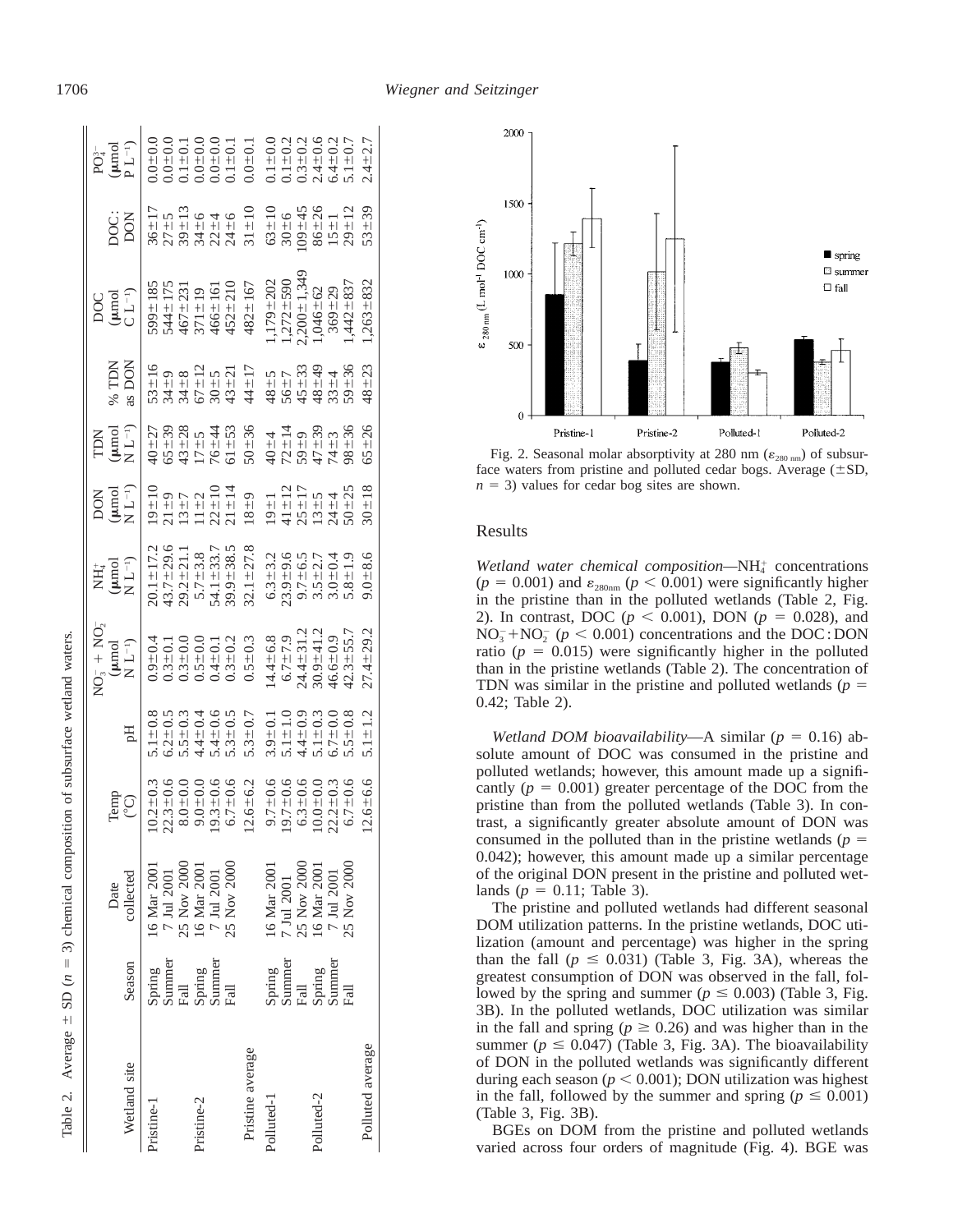Table 3. Seasonal utilization of DOC, DON, and DIN from pristine and polluted cedar bogs. DOM bioavailability is calculated as both the absolute amount (consumption rate) and the percentage of the initial DOC and DON concentration used after 4 d. DIN utilization is calculated as the combined net decrease in both  $NH_4^+$  and  $NO_3^- + NO_2^-$  concentrations during the experiments. Average  $\pm$  SD for replicate flasks (site only for DIN) and wetland types are shown.

|                  |                             |                                              |             | Initial<br>DON con-  |               |             |                                                                                                              |                |
|------------------|-----------------------------|----------------------------------------------|-------------|----------------------|---------------|-------------|--------------------------------------------------------------------------------------------------------------|----------------|
|                  | Initial DOC                 | Amount of                                    |             | centration           | Amount of     |             | Initial DIN                                                                                                  | Amount of      |
| Season and       | concentration               | DOC used                                     | % DOC       | $(\mu \text{mol} N)$ | DON used      | % DON       | concentration                                                                                                | DIN used       |
| wetland site     | $(\mu \text{mol C L}^{-1})$ | ( $\mu$ mol C L <sup>-1</sup> ) bioavailable |             | $L^{-1}$ )           |               |             | ( $\mu$ mol N L <sup>-1</sup> ) bioavailable ( $\mu$ mol N L <sup>-1</sup> ) ( $\mu$ mol N L <sup>-1</sup> ) |                |
| Spring           |                             |                                              |             |                      |               |             |                                                                                                              |                |
| Pristine-1       | $628 + 7$                   | $164 \pm 23$                                 | $26 \pm 3$  | $21 \pm 0$           | $6\pm2$       | $30 \pm 10$ | $24.6 \pm 0.1$                                                                                               | $0.5 \pm 0.2$  |
| Pristine-2       | $458 + 5$                   | $143 \pm 16$                                 | $31 \pm 4$  | $11\pm0$             | $4\pm 0$      | $32 + 2$    | $10.3 \pm 0.1$                                                                                               | $0.4 \pm 0.02$ |
| Pristine average |                             | $153 \pm 20$                                 | $29 + 4$    |                      | $5\pm2$       | $31 \pm 6$  |                                                                                                              |                |
| Polluted-1       | $1,149+9$                   | $114 \pm 14$                                 | $10 \pm 1$  | $19\pm0$             | $0.4 \pm 0.5$ | $2\pm3$     | $24.1 \pm 0.5$                                                                                               | $1.1 \pm 0.1$  |
| Polluted-2       | $1,007 \pm 22$              | $167 \pm 12$                                 | $17 \pm 1$  | $13 + 2$             | $0\pm 0$      | $0\pm 0$    | $35.4 \pm 1.1$                                                                                               | $4.2 \pm 0.1$  |
| Polluted average |                             | $140 \pm 32$                                 | $13 + 4$    |                      | $0.2 \pm 0.4$ | $1\pm2$     |                                                                                                              |                |
| Summer           |                             |                                              |             |                      |               |             |                                                                                                              |                |
| Pristine-1       | $547 \pm 16$                | $63 \pm 18$                                  | $11\pm3$    | $30\pm0$             | $3 \pm 1$     | $11\pm5$    | $40.0 \pm 1.1$                                                                                               | $0.6 \pm 0.6$  |
| Pristine-2       | $435 \pm 11$                | $137 + 45$                                   | $32 + 9$    | $31\pm0$             | $0\pm 0$      | $0\pm 0$    | $49.2 \pm 0.4$                                                                                               | $2.1 \pm 3.0$  |
| Pristine average |                             | $100 \pm 51$                                 | $22 \pm 13$ |                      | $2\pm 2$      | 5±7         |                                                                                                              |                |
| Polluted-1       | $1,199 \pm 27$              | $88 + 26$                                    | $7\pm 2$    | $41\pm0$             | $7\pm0$       | $17 \pm 1$  | $28.0 \pm 1.0$                                                                                               | $3.6 \pm 0.5$  |
| Polluted-2       | $396 \pm 22$                | $35 \pm 3$                                   | $9\pm 0$    | $24 \pm 0$           | $8 \pm 1$     | $34 + 5$    | $45.3 \pm 0.2$                                                                                               | $5.2 \pm 1.8$  |
| Polluted average |                             | $61 \pm 34$                                  | $8\pm2$     |                      | $8 \pm 1$     | $26 \pm 10$ |                                                                                                              |                |
| Fall             |                             |                                              |             |                      |               |             |                                                                                                              |                |
| Pristine-1       | $461 \pm 15$                | $73 \pm 18$                                  | $16 + 5$    | $17 \pm 1$           | $10 \pm 1$    | $62 \pm 12$ | $32.1 \pm 2.2$                                                                                               | $4.2 \pm 2.7$  |
| Pristine-2       | $429 + 9$                   | $75 + 2$                                     | $17 \pm 1$  | $22 + 2$             | $14\pm3$      | $64+7$      | $37.3 \pm 1.3$                                                                                               | $0.6 \pm 0.9$  |
| Pristine average |                             | $74 \pm 11$                                  | $17 + 3$    |                      | $12 \pm 3$    | $63 \pm 8$  |                                                                                                              |                |
| Polluted-1       | $1,871 \pm 28$              | $297 + 6$                                    | $16\pm0$    | $30\pm0$             | $14\pm0$      | $47 + 2$    | $31.2 \pm 0.6$                                                                                               | $13.7 \pm 0.5$ |
| Polluted-2       | $1,213 \pm 42$              | $137 + 66$                                   | $11\pm5$    | $35 \pm 1$           | $23 + 4$      | $65 \pm 9$  | $44.0 \pm 0.7$                                                                                               | $10.3 \pm 0.7$ |
| Polluted average |                             | $217 \pm 100$                                | $14\pm4$    |                      | 19±6          | $56 \pm 12$ |                                                                                                              |                |
| Overall          |                             |                                              |             |                      |               |             |                                                                                                              |                |
| Pristine average |                             | $109 + 45$                                   | $22 \pm 9$  |                      | 6±5           | $33 + 25$   |                                                                                                              |                |
| Polluted average |                             | $139 \pm 88$                                 | $12 + 4$    |                      | $9 \pm 8$     | $28 + 25$   |                                                                                                              |                |
| Wetland average  |                             | $124 \pm 70$                                 | $17\pm9$    |                      | 8±7           | $30 + 25$   |                                                                                                              |                |

significantly ( $p < 0.001$ ) higher in the polluted than the pristine bogs. The pristine and polluted wetlands had different seasonal BGE patterns ( $p < 0.001$ ; Fig. 4). In the pristine sites, each season had significantly different BGEs from one another ( $p < 0.001$ ). BGE was greatest during the fall, followed by the summer and spring. In the polluted sites, BGE was highest in the summer, followed by the fall and spring.

## Discussion

Riverine DOM originates from numerous natural and anthropogenic watershed sources, atmospheric deposition, and autochthonous production. The amount and chemical composition of DOM from these sources to the river affects its bioavailability and metabolic role in the river. Currently, little is known about how the bioavailability of DOM in rivers varies with watershed land cover (Hopkinson et al. 1998; Findlay et al. 2001). This information is important for determining the contribution of DOM from different land covers to coastal eutrophication and hypoxia. The results of recent work have suggested that DON that is released from soils is less bioavailable than DON that is not subject to soil processing (Seitzinger et al. 2002). It is possible that season

and anthropogenic activities modify soil processes and their effects on the bioavailability of DON. The lack of DOC bioavailability data across sources makes it difficult to evaluate whether this trend exists for DOC (Hopkinson et al. 1998; Findlay et al. 2001). Both season and anthropogenic activities affected the bioavailability of DOC and DON in the cedar bogs that we examined. We used DOC and DON bioavailability data from the present and previously published studies to evaluate the effects of soil processing, season, and anthropogenic activities on the bioavailability of DOM across sources and to examine the factors controlling its bioavailability in aquatic systems.

*Effects of source on the bioavailability of DOM*—The bioavailability of DOC in cedar bogs (17%  $\pm$  9; Table 3) is comparable to that measured in other freshwater bogs (average: 18%, range: 16–20%), forests (average: 21%, range: 4–44%), and agricultural areas (average: 18%, range: 9– 27%; e.g., Satoh and Abe 1987; Qualls and Haines 1992; Wiegner and Seitzinger 2001). In contrast, freshwater marsh DOC is more bioavailable (average: 45%, range: 24–69%; Mann and Wetzel 1995) than DOC from the pristine and polluted cedar bogs. The freshwater marsh water was col-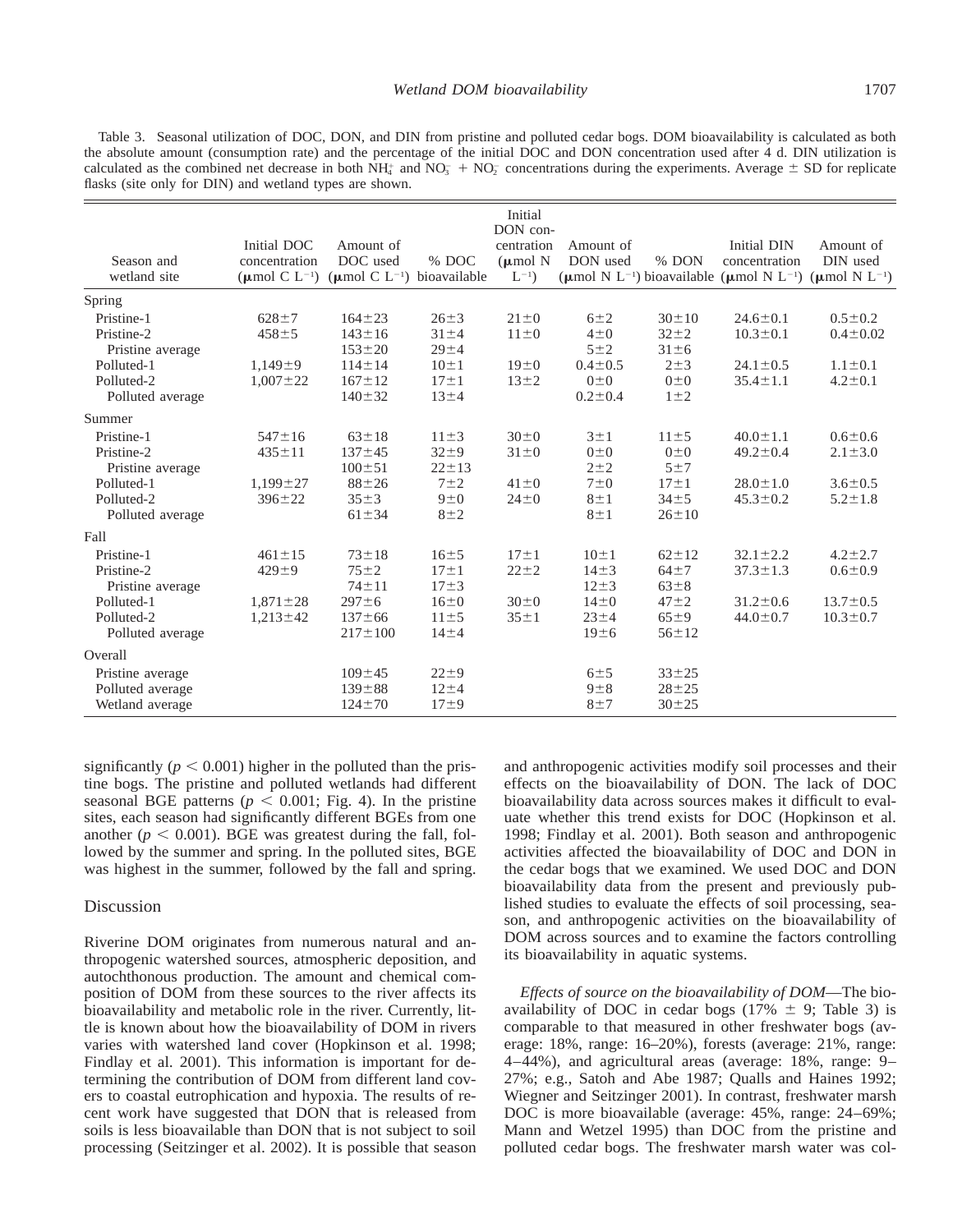

Fig. 3. Net (A) DOC and (B) DON utilization during wetland DOM bioavailability experiments in spring, summer, and fall. Bioavailability was calculated as the percentage of the initial DOC and DON concentrations utilized after 4 d. Averages  $(\pm SD)$  for replicate flasks are shown. Note the different *y*-axis scales.

lected from a water lily (*Nymphae odorata*) pond where a large fraction of the DOC was macrophyte-derived and very bioavailable (i.e., Findlay et al. 1986). DOC from cedar bogs is also less bioavailable than DOC that originates from sewage treatment plants and industrial effluent (average: 66%, range: 57–75%; Markosova 1991). This data synthesis suggests that DOC released from soils, like DON, is more refractory than DOC that is not subject to soil processes.

The bioavailability of cedar bog DON (30%  $\pm$  25) is comparable to that of DON in forest (24%) and agricultural (29%) runoff (Wiegner and Seitzinger 2001; Seitzinger et al. 2002). In contrast, cedar bog DON is  $\sim$ 30 times more bioavailable than that from Swedish freshwater wetlands (1%; Stepanauskas et al. 1999). Differences in the bioavailability of wetland DON may be due to differences in vegetation, soils, and quantification methods. The cedar bogs we studied were cedar forests with shallow muck soils, whereas the Swedish wetlands were spruce forests with sandy soils and flooded meadows with peat soils (Stepanauskas et al. 1999). Additionally, the bioavailability of DON was estimated from changes in bacterial-nitrogen biomass in the Swedish wetlands, whereas changes in the concentration of DON were measured in the cedar bogs (Stepanauskas et al. 1999). In



Fig. 4. BGE during wetland DOM bioavailability experiments in spring, summer, and fall. BGE was calculated as the integrated bacterial production divided by the net decrease in the DOC concentration during the experiments. Averages  $(\pm SD)$  for replicate flasks are shown.

comparison, the bioavailability of DON in the cedar bogs  $(30 \pm 25\%)$  is lower than that measured in urban/suburban runoff (59  $\pm$  11%; Seitzinger et al. 2002). Our data further support the idea that soil processes alter the bioavailability of DON (Seitzinger et al. 2002); however, more data are needed to evaluate this pattern across different sources and seasons for both DON and DOC.

*Effects of season on the bioavailability of DOM*—The bioavailability of DOM varies seasonally within a number of watershed sources, and the most comprehensive analyses have been done for DON (Qualls and Haines 1992; Yano et al. 2000; Seitzinger et al. 2002). Unique seasonal DON bioavailability patterns have been observed for natural and anthropogenic watershed DOM sources (Seitzinger et al. 2002); seasonal DOC bioavailability measurements from these sources are generally lacking. Seasonal changes in the relative amount and quality of DOM from autochthonous and allochthonous sources can affect the overall bioavailability of riverine DOM and its metabolic role in downstream ecosystems. Hence, a working knowledge of how the bioavailability of DOM varies with source and season is needed to better understand and predict the role of riverine DOM in eutrophication and hypoxia.

Consistent seasonal DON bioavailability patterns were observed for the two wetland types; however, the patterns observed for the pristine and polluted sites differed (Fig. 3B). Unique seasonal DON bioavailability patterns have been observed in forest, agricultural, and urban storm water runoff (Seitzinger et al. 2002); the patterns observed for these sources are different from the ones measured in the pristine and polluted wetlands (Fig. 3B; Seitzinger et al. 2002). The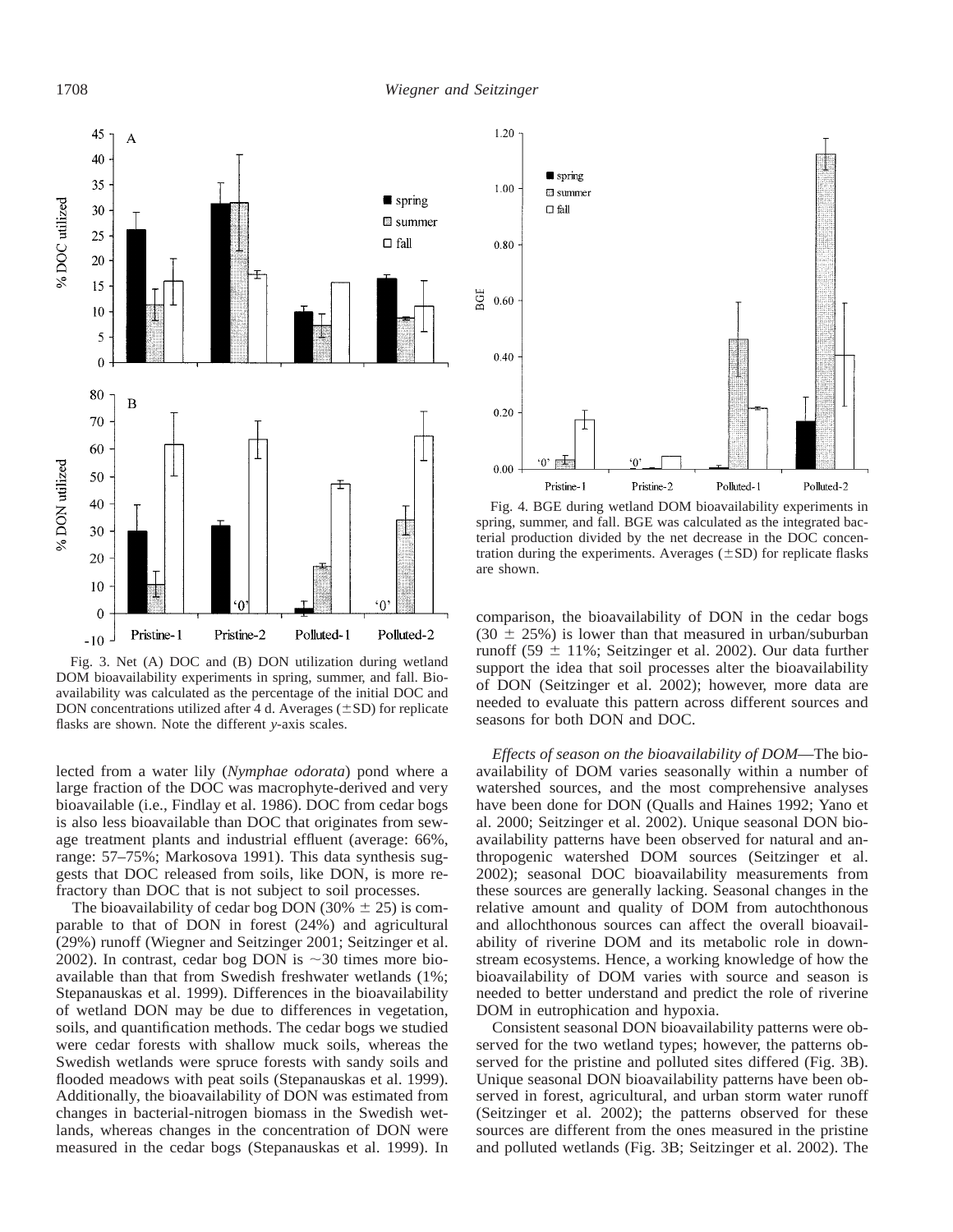bioavailability of DON was highest in the fall for both wetland types and was generally lower in forest, agricultural, and urban storm water runoff (Seitzinger et al. 2002). Fall wetland waters were collected when soils were freezing and thawing; under these conditions, bioavailable DON may have been released into solution from particulate detritus and/or lysed microbial cells (e.g., Deluca et al. 1992). In contrast, seasonal land use practices probably contributed to different spring DON bioavailability patterns in the pristine and polluted wetlands. Nitrogen fertilization enhances the consumption of DOM by soil microbes and, thus, lowers the concentration of bioavailable DOM in soil water (Chantigny et al. 1999). During spring, the fertilization of nearby blueberry fields may have lowered the bioavailability of DON in the polluted wetlands relative to the pristine wetlands. Our results, in conjunction with those of Seitzinger et al. (2002), demonstrate that season and anthropogenic activities affect the bioavailability of DON in runoff from natural and anthropogenic watershed sources. These effects need to be incorporated into bioavailable riverine and estuarine nitrogen budgets.

Seasonal DOC bioavailability patterns are not as well established as those for DON. In our study, season significantly affected the bioavailability of wetland DOC ( $p \le 0.036$ ; Fig. 3A). In general, the bioavailability of wetland DOC, in both the pristine and polluted wetlands, was higher during spring and fall than summer (Fig. 3A; 3 of 4 sites), possibly because of soil freezing and thawing (e.g., Deluca et al. 1992). In contrast, no consistent seasonal DOC bioavailability patterns have been observed in forest runoff (Qualls and Haines 1992; Yano et al. 2000). The presence or absence of seasonal DOM bioavailability patterns is ultimately linked to the processes and factors that control the production and consumption of DOM; currently, these controls in soils are poorly understood (Kalbitz et al. 2000). In addition, the processes and factors that regulate the bioavailability of DOC may differ from those that regulate DON. Environmental and age gradients differentially affect concentrations of DOC and DON in soils (reviewed in McDowell 2003) and may also affect their bioavailability in water, as is suggested by our results (Fig. 3A,B).

*Controls of DOM bioavailability*—A number of factors can affect the percentage of DOM consumed by bacteria; these include temperature, light, nutrient and micronutrient availability, the composition of the bacteria community, the chemical composition of DOM, and exposure time to the material (del Giorgio and Davis 2003). The physical and biological factors, as well as the exposure time, were similar among our experiments. The initial composition of the bacterial community was the same for both the pristine and polluted wetlands each season; the inoculum consisted of an equal mixture of river water from the four wetland sites. The composition of the bacterial community may have changed seasonally; this may explain, in part, the differences in DOM utilization among seasons, but it does not explain differences in DOM bioavailability patterns between the pristine and polluted wetlands. Therefore, differences in the composition of DOM (quality) and/or the absence of some nutrients and micronutrients are responsible for differences in the DOM

bioavailability patterns between pristine and polluted cedar bogs.

The results of several studies have suggested that aliphatic carbon is more bioavailable than aromatic carbon (e.g., Sun et al. 1997; Hopkinson et al. 1998). Bacterial production has been positively correlated with the aliphatic content and negatively correlated with the aromatic content of the DOC pool (Sun et al. 1997; Hopkinson et al. 1998). To examine this relationship with our data, we used molar absorptivity at 280 nm ( $\varepsilon_{280nm}$ ) as a proxy for the aromaticity of DOM (Chin et al. 1994); the aromaticity of fulvic acids from a variety of American rivers and an Antarctic lake has been found to be strongly correlated with  $\varepsilon_{280nm}$  (% DOM aromaticity = 0.05  $\times \varepsilon_{280nm}$  + 6.74,  $r^2 = 0.90$ ; Chin et al. 1994). DOM from the pristine wetlands (54  $\pm$  19%) was more aromatic percentwise than DOM from the polluted wetlands ( $27 \pm 4\%$ ; Fig. 2) and other freshwater ecosystems (26  $\pm$  6%, calculated from Chin et al. 1994; Sun et al. 1997; Hopkinson et al. 1998). In our study,  $\varepsilon_{280nm}$  was not correlated with bacterial production ( $r^2 = 0.10$ ), BGE ( $r^2 = 0.10$ ), the percentage of bioavailable DOC ( $r^2 = 0.08$ ), or the percentage of bioavailable DON ( $r^2 = 0.03$ ), which suggests that the aromaticity of DOM was not a major factor affecting its bioavailability and that some other factor was more important.

The quality of DOM can influence BGE and the subsequent transfer of carbon and nitrogen to higher trophic levels (del Giorgio and Cole 1998). The C : N ratio of the bulk DOM is often used as a measure of DOM quality (e.g., Sun et al. 1997; del Giorgio and Cole 1998; Hopkinson et al. 1998). A DOM molecule with a C : N ratio lower than that of a bacteria cell ( $\sim$ 5:1; e.g., Fagerbakke et al. 1996) is generally considered to be of higher quality than one with a higher C: N ratio. BGE and bacterial production have been negatively correlated with the C : N ratio of the bulk DOM (Sun et al. 1997; del Giorgio and Cole 1998; Hopkinson et al. 1998), which suggests that the consumption of molecules with low  $C$ : N ratios (e.g., proteins) results in more efficient growth; however, few studies have actually measured the C : N ratio of the DOM consumed by bacteria (Wiegner and Seitzinger 2001). In our study, we measured both the  $C: N$ ratio of the bulk and bioavailable DOM (the amount of DOC: DON consumed) and found that, although the C: N ratio of the bulk DOM was not significantly related to either BGE ( $r^2 = 0.04$ ) or bacterial production ( $r^2 = 0.03$ ), the C: N ratio of the DOM consumed was related to these parameters ( $P \le 0.05$ ; Fig. 5A,B). Our results support the idea that bacteria grow more efficiently on organic substrates with low C: N ratios and demonstrate this capability with naturally occurring complex molecules.

Like DOM quality, the availability of nutrients and micronutrients (i.e., N, P, and Fe) can also affect BGE (del Giorgio and Cole 1998). In our experiments, BGE (Fig. 5C;  $r^2 = 0.59$ ,  $P < 0.01$ ) and bacterial production ( $r^2 = 0.30$ ,  $P = 0.075$ ) were inversely correlated with the percentage of DOC consumed. A similar relationship has been reported for bacteria that grow on DOM in surface and subsurface waters from a freshwater marsh (Mann and Wetzel 1995). This pattern occurs when bacterial production is limited by some substrate other than carbon, such as a nutrient (del Giorgio and Cole 1998). The highest percentage of DOC utilization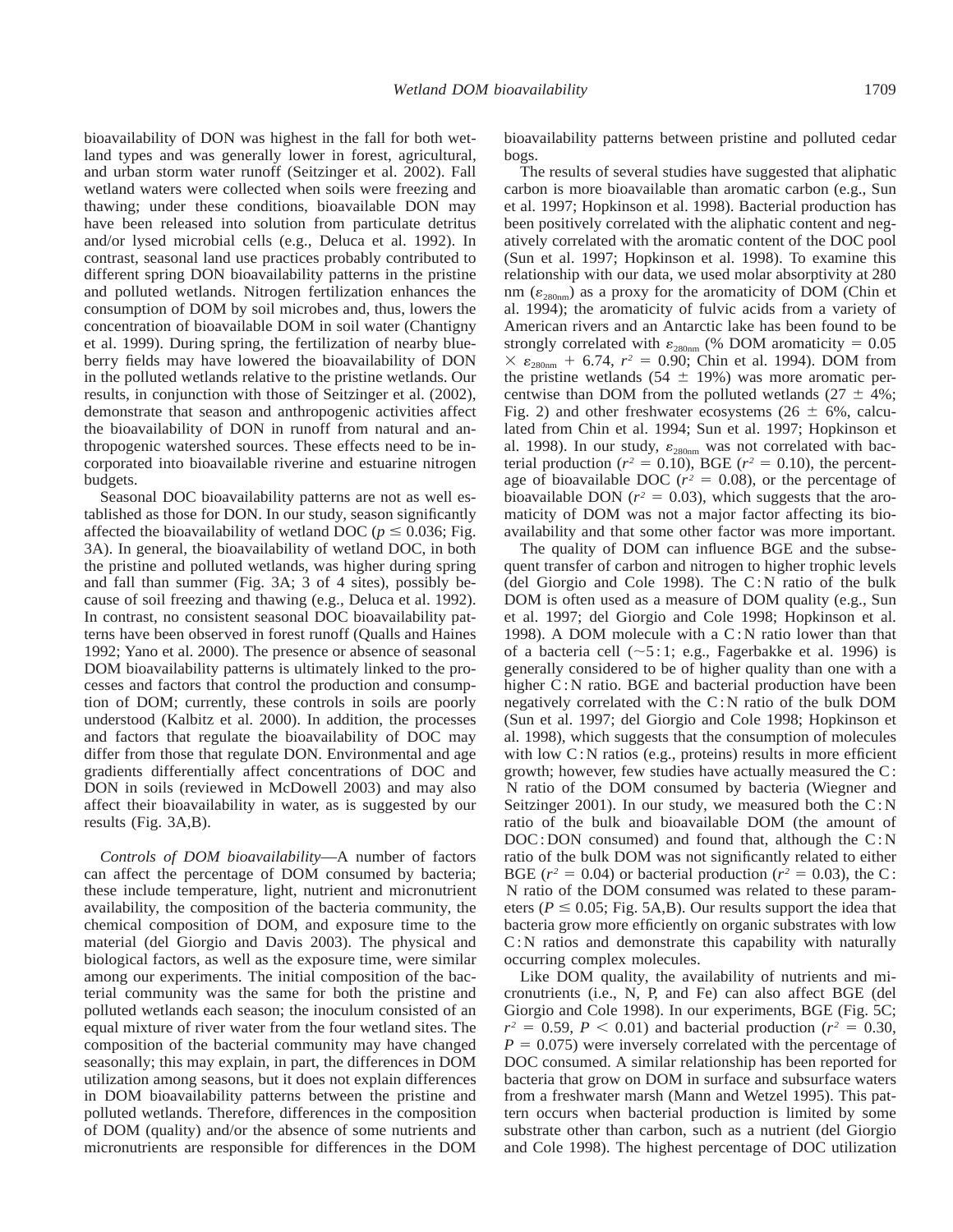

Fig. 5. Factors affecting BGE and bacterial production in wetland DOM bioavailability experiments in spring, summer, and fall. Relationships between (A) BGE and the DOC : DON ratio utilized by the bacteria, (B) integrated bacterial production (normalized to initial DOC concentrations) and the DOC : DON ratio utilized by the bacteria, (C) BGE and %DOC utilized, and (D) BGE and initial  $PO<sub>4</sub><sup>3</sup>$  concentrations are shown. Correlation analysis for BGE and bacterial production with the DOC : DON ratio utilized by the bacteria only includes data where there was both DOC and DON consumption. Averages for replicate flasks are shown.

and the lowest BGE were primarily observed in the pristine wetlands (Fig. 5C). Nitrogen availability can sometimes limit BGE (e.g., Kroer 1993); however, the amount of  $NH<sub>4</sub><sup>+</sup>$ , the inorganic nitrogen form that is energetically preferred by most bacteria, was high in the pristine wetlands (Table 2), and its concentration was not correlated with BGE ( $r^2$  = 0.16). Phosphorus may have limited bacterial growth; BGE was significantly ( $P < 0.02$ ) correlated with the PO<sub>4</sub><sup>-</sup> concentrations at the beginning of the bioavailability experiments (Fig. 5D). This relationship was driven by data from all four sites and not just by data from Polluted-2, as demonstrated by the continued linearity and significance of the regression when data from Polluted-2 were removed. These results suggest that, as  $PO_4^{3-}$  concentrations increased in the wetland waters, bacteria utilized wetland DOC more efficiently. Similar results have been observed for bacteria growing on freshwater marsh DOM (Mann and Wetzel 2000), and this pattern is consistent with phosphorus limitation of plants in many bogs and freshwater marshes. Phos-

phorus limitation in cedar bogs may result from  $PO_4^{3-}$  sorption onto iron bog deposits (limonite (hydrous iron oxide)).

The bioavailability of DON, in contrast to DOC, was not significantly correlated with BGE ( $r^2 = 0.04$ ). This relationship may be weak because bacteria use both DIN and DON for nitrogen (e.g., Wheeler and Kirchman 1986). In our experiments,  $~60\%$  of the nitrogen consumed by the bacteria in the pristine or polluted wetlands was DON (calculated from Table 3). BGE was also not correlated with DIN utilization ( $r^2 = 0.15$ ) or, as mentioned above, initial NH<sub>4</sub><sup>+</sup> concentrations ( $r^2 = 0.16$ ). These results suggest that nitrogen did not limit BGE on wetland DOM.

The nitrogen and carbon components of the DOM pool appear to cycle differently through the bacterial community. Other researchers have observed higher bacterial utilization of DON relative to DOC (Stepanauskas et al. 2000; Wiegner and Seitzinger 2001); our results provide further details on the disconnection between these two DOM components. Much of the DOC consumed by the bacteria in our experi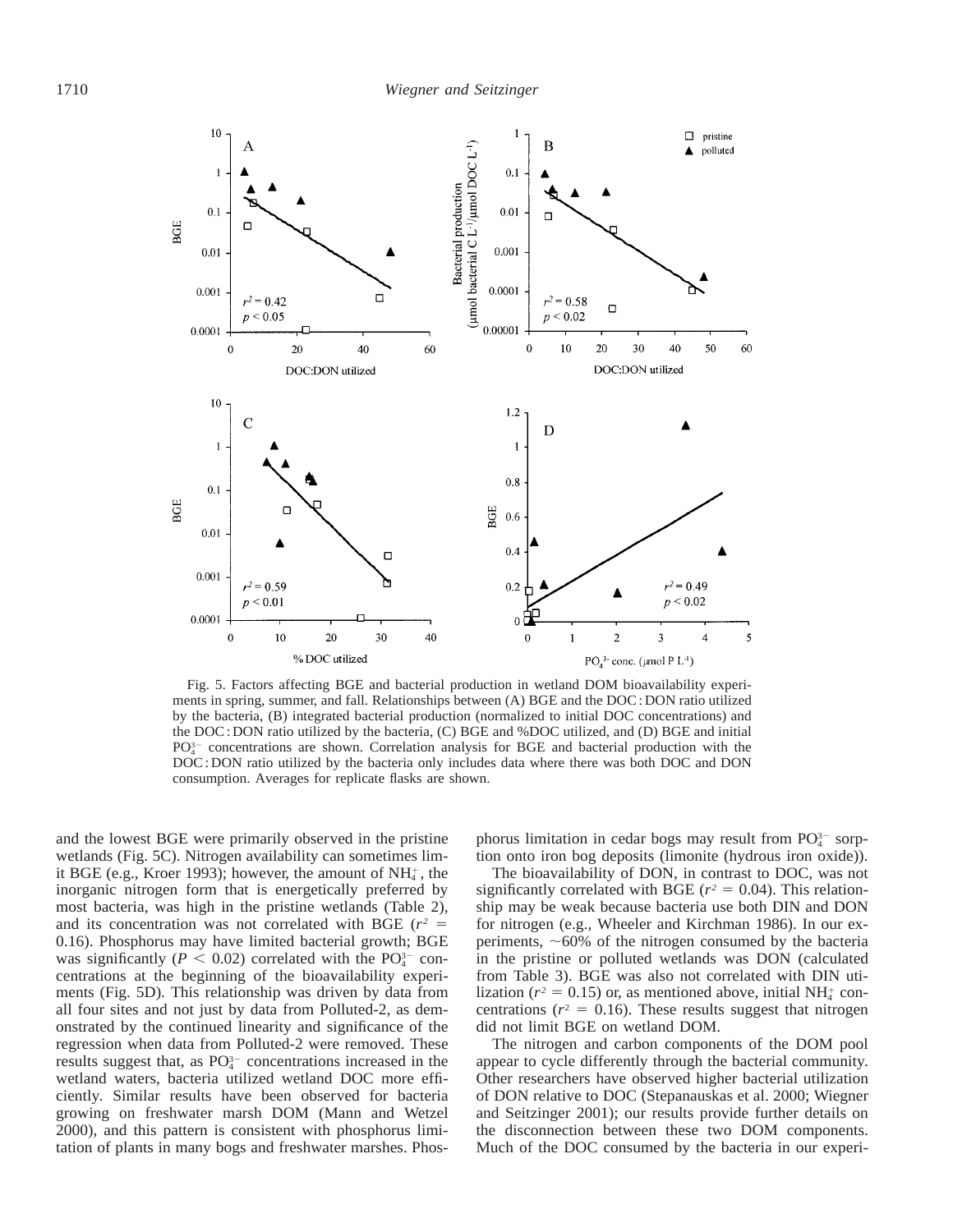ments was respired and was not made into biomass, as indicated by the negative relationship between BGE and the percentage of DOC utilization (Fig. 5C). The availability of phosphate seemed to affect how much of the consumed DOC was made into biomass (Fig. 5D). In contrast, DON was made into biomass and was not mineralized, as indicated by net decreases in DIN concentrations (Table 3). Furthermore, bacteria grew more efficiently on nitrogen-rich molecules (low  $C: N$  ratios), as demonstrated by the inverse relationship between BGE and the ratio of DOC : DON consumed (Fig. 5A). These results suggest that the fate of the nitrogen and carbon components of DOM differ within the bacterial community, which directly affects the amount of bacterial nitrogen and carbon derived from DOM available for transfer to higher trophic levels.

*Implications*—Anthropogenic activities and season both affect DOM in cedar bog wetlands. Specifically, anthropogenic activities alter wetland DOC and DON concentrations, chemical characteristics, and bioavailability. These results suggest that anthropogenic activities modify DOM cycling within natural wetlands and potentially affect their streamside pollutant removal abilities like denitrification, a process that is limited by the availability of bioavailable DOM. The chemical characteristics of DOM and its bioavailability in wetlands also change seasonally and alter the amount and composition of wetland DOM exported to rivers. Given the importance of wetlands as a DOM source to rivers in the Pine Barrens and worldwide (e.g., Mulholland 2003), anthropogenic-induced and seasonal changes in wetland DOM inputs to rivers should directly affect riverine DOM quality, metabolism, and food web dynamics.

#### *References*

- CHANTIGNY, M. H., D. A. ANGERS, D. PRÉVOST, R. R. SIMARD, AND F.-P. CHALIFOUR. 1999. Dynamics of soluble organic C and C mineralization in cultivated soils with varying N fertilization. Soil Biol. Biochem. **31:** 543–550.
- CHIN, Y.-P., G. AIKEN, AND E. O'LOUGHLIN. 1994. Molecular weight, polydispersity, and spectroscopic properties of aquatic humic substances. Environ. Sci. Technol. **28:** 1853–1858.
- DEL GIORGIO, P. A., AND J. J. COLE. 1998. Bacterial growth efficiency in natural aquatic systems. Annu. Rev. Ecol. Syst. **29:** 503–541.
- , AND J. DAVIS. 2003. Patterns in dissolved organic matter lability and consumption across aquatic ecosystems, p. 399– 424. *In* S. E. G. Findlay and R. L. Sinsabaugh [eds.], Aquatic ecosystems: Interactivity of dissolved organic matter. Academic.
- DELUCA, T. H., D. R. KEENEY, AND G. W. MCCARTY. 1992. Effect of freeze-thaw events on mineralization of soil-nitrogen. Biol. Fertil. Soils **14:** 116–120.
- DEVITO, K. J., P. J. DILLON, AND B. D. LAZERTE. 1989. Phosphorus and nitrogen retention in five Precambrian shield wetlands. Biogeochemistry **8:** 185–204.
- DOSSKEY, M. G., AND P. M. BERTSCH. 1994. Forest sources and pathways of organic matter transport to a blackwater stream: A hydrologic approach. Biogeochemistry **24:** 1–19.
- FAGERBAKKE, K. M., M. HELDAL, AND S. NORLAND. 1996. Content of carbon, nitrogen, oxygen, sulfur and phosphorus in native aquatic and cultured bacteria. Aquat. Microb. Ecol. **10:** 15–27.
- [FINDLAY, S., L. CARLOUGH, M. T. CROCKER, H. K. GILL, J. L.](http://www.aslo.org/lo/pdf/vol_31/issue_6/1335.pdf) MEYER, AND P. J. SMITH. 1986. Bacterial growth on macrophyte leachate and fate of bacterial production. Limnol. Oceanogr. **31:** 1335–1341.
- , J. M. QUINN, C. W. HICKEY, G. BURRELL, AND M. DOWNES. 2001. Effects of land use and riparian flowpath on [delivery of dissolved organic carbon to streams. Limnol.](http://www.aslo.org/lo/pdf/vol_46/issue_2/0345.pdf) Oceanogr. **46:** 345–355.
- GLIBERT, P. M., AND OTHERS. 2001. Harmful algal blooms in the Chesapeake and coastal bays of Maryland, USA: Comparison of 1997, 1998, and 1999 events. Estuaries **24:** 875–883.
- HOPKINSON, C. S., AND OTHERS. 1998. Terrestrial inputs of organic matter to coastal ecosystems: An intercomparison of chemical characteristics and bioavailability. Biogeochemistry **43:** 211– 234.
- KALBITZ, K., S. SOLINGER, J.-H. PARK, B. MICHALZIK, AND E. MATZNER. 2000. Controls on the dynamics of dissolved organic matter in soils: A review. Soil Sci. **165:** 277–304.
- KIRCHMAN, D. L. 1993. Leucine incorporation as a measure of biomass production by heterotrophic bacteria, p. 509–512. *In* P. F. Kemp, B. F. Sherr, E. B. Sherr, and J. J. Cole [eds.], Handbook of methods in aquatic microbial ecology. Lewis.
- [KROER, N. 1993. Bacterial growth efficiency on natural dissolved](http://www.aslo.org/lo/pdf/vol_38/issue_6/1282.pdf) organic matter. Limnol. Oceanogr. **38:** 1282–1290.
- LAIDIG, K. J., AND R. A. ZAMPELLA. 1999. Community attributes of Atlantic white cedar (*Chamaecyparis thyoides*) swamps in disturbed and undisturbed Pinelands watersheds. Wetlands **19:** 35–49.
- LEONARDSON, L., L. BENGTSSON, T. DAVIDSSON, T. PERSSON, AND U. EMANUELSSON. 1994. Nitrogen retention in artificially flooded meadows. Ambio **23:** 332–341.
- LOWRANCE, R., R. TODD, J. FAIL, JR., O. HENDRICKSON, JR., R. LEONARD, AND L. ASMUSSEN. 1984. Riparian forests as nutrient filters in agricultural watersheds. BioScience **34:** 374–377.
- MANN, C. J., AND R. G. WETZEL. 1995. Dissolved organic carbon and its utilization in a riverine wetland ecosystem. Biogeochemistry **31:** 99–120.
- $-$ , AND  $-$  2000. Effects of the emergent macrophyte *Juncus effusus* L. on the chemical composition of interstitial water and bacterial productivity. Biogeochemistry **48:** 307– 322.
- MARKOSOVA, R. 1991. Growth of bacterioplankton on dissolved organic carbon in Hamilton Harbour and western Lake Ontario. Water Pollut. Res. J. Canada **26:** 173–185.
- MCDOWELL, W. H. 2003. Dissolved organic matter in soils—future directions and unanswered questions. Geoderma **113:** 179–186.
- MORAN, M. A., AND R. E. HODSON. 1990. Bacterial production on [humic and nonhumic components of dissolved organic carbon.](http://www.aslo.org/lo/pdf/vol_35/issue_8/1744.pdf) Limnol. Oceanogr. **35:** 1744–1756.
- MULHOLLAND, P. J. 2003. Large-scale patterns in dissolved organic carbon concentration, flux, and sources, p. 139–159. *In* S. E. G. Findlay and R. L. Sinsabaugh [eds.], Aquatic ecosystems: Interactivity of dissolved organic matter. Academic.
- PORTER, K. G., AND Y. S. FEIG. 1980. The use of DAPI for iden[tifying and counting aquatic microflora. Limnol. Oceanogr.](http://www.aslo.org/lo/pdf/vol_25/issue_5/0943.pdf) **25:** 943–948.
- POTVIN, C., AND D. A. ROFF. 1993. Distribution-free and robust statistical methods: Viable alternatives to parametric statistics? Ecology **74:** 1617–1628.
- QUALLS, R. G., AND B. L. HAINES. 1992. Biodegradability of dissolved organic matter in forest throughfall, soil solution, and stream water. Soil Sci. Soc. Am. J. **56:** 578–586.
- RHODEHAMEL, E. C. 1970. A hydrologic analysis of the New Jersey Pine Barrens region. Water Resources Circular 22. U.S. Geological Survey, Trenton, NJ.
- SATOH, Y., AND H. ABE. 1987. Dissolved organic matter in colored